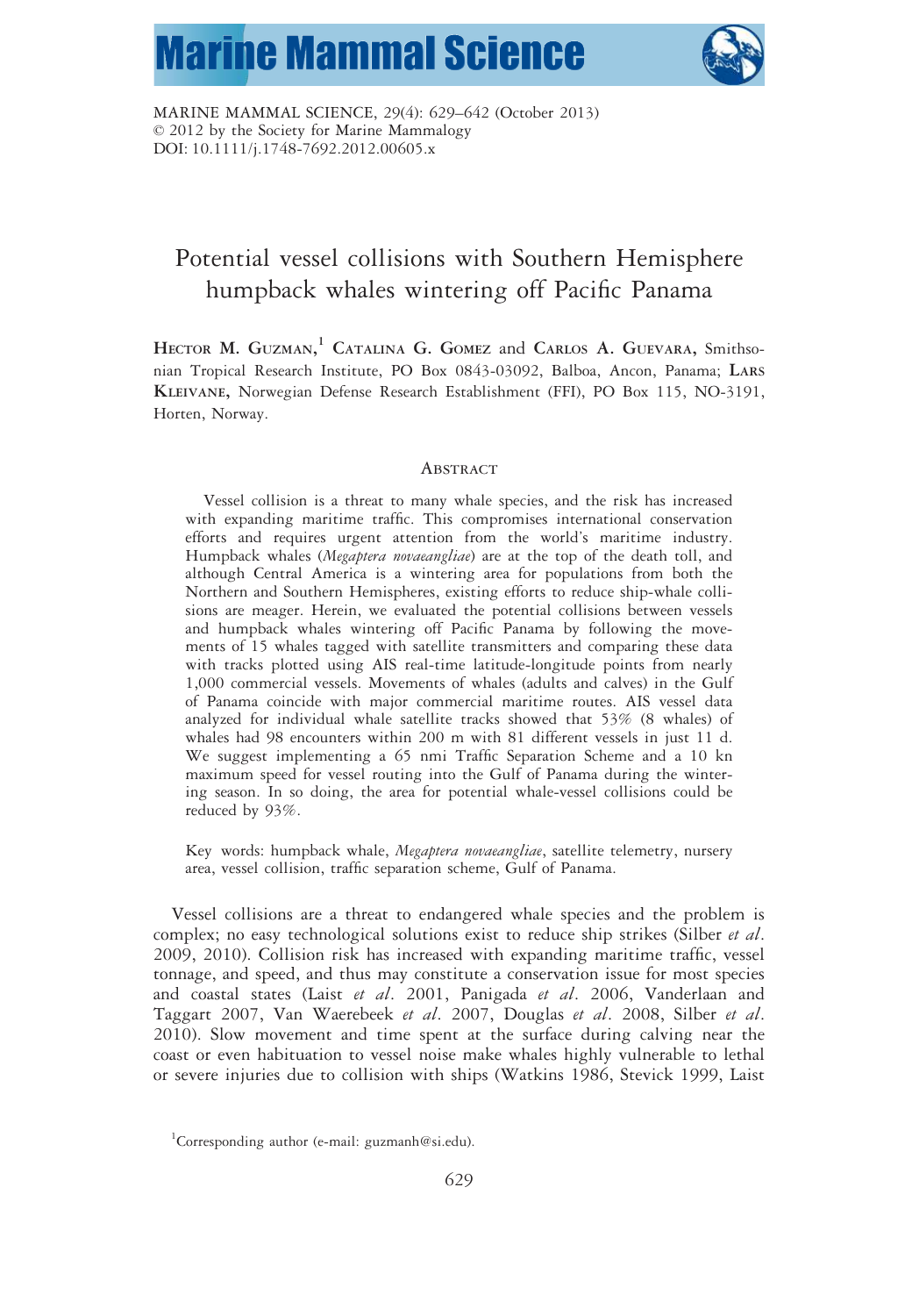et al. 2001), and this threat is especially severe across their migration routes and wintering areas.

Vessel-whale collision has been an issue of concern for countries with major port facilities and shipping routes along the North Atlantic and North Pacific Oceans and the Mediterranean Sea, but the issue has received little attention in the southern hemisphere (Van Waerebeek et al. 2007). Indeed, little is known about the impact of ship strikes on the southeastern Pacific humpback whale (Megaptera novaeangliae) populations near the several well-known breeding grounds in the region (Scheidat et al. 2000, Florez-Gonzalez et al. 2007), and it is considered that the species "may be struck by ships more frequently than previously thought" (Laist et al. 2001). To date, whale mortality in the Southern Hemisphere has been documented for only Ecuador and Colombia (Capella et al. 2001, Felix and Van Waerebeek 2005, Van Waerebeek et al. 2007). Scarcity of records across the region may be a consequence of lack of monitoring and systematic reporting (Van Waerebeek et al. 2007).

Vessel collisions occur along coastal areas where whales concentrate or transit seasonally for feeding or breeding (Laist et al. 2001). Humpback whale populations from the Southern and Northern hemispheres migrate annually to wintering areas off Pacific Central America (Rasmussen et al. 2007), with suggested population overlap occurring during winter along the coasts of Panama and Costa Rica (Stone et al. 1990, Acevedo and Smultea 1995, Florez-Gonzalez et al. 1998, Rasmussen et al. 2007). However, this important wintering area is not internationally protected, nor is it included in existing or proposed whale sanctuaries (Gerber *et al.* 2005). Therefore, humpback whales are highly vulnerable to vessel collisions during both migratory seasons along the coastal eastern Pacific corridor. One particular area of concern is Panama, which is ranked among the 20 most central ports of the global cargo-shipping network. The waters on the Pacific side of Panama include several routes that are traveled several thousand times per year just by cargo ships larger than 10,000 GT (Kaluza et al. 2010).

The objective of this study was to evaluate the potential for collisions between vessels and humpback whales wintering off Pacific Panama by following movement patterns of individual whales tagged with satellite transmitters and comparing these data with real-time commercial vessel track data obtained from the global Automatic Identification System (AIS) network.

#### **METHODS**

### Study Area

Las Perlas Archipelago ( $8.41^{\circ}$ N, 79.02°W) is located *ca.* 60 km southeast of Panama City, Republic of Panama. It is composed of 250 basaltic rock islands and islets, which are mostly uninhabited and fall within the Tropical Eastern Pacific (TEP) Panamic biogeographic province (Benfield et al. 2007, Robertson and Cramer 2009). The archipelago, which lies in the center of the Gulf of Panama, is the second largest in the TEP and the second largest  $(1,688 \text{ km}^2)$ marine protected area (MPA) in Panama (Guzman *et al.* 2008). The Gulf of Panama experiences an upwelling period during the dry season (January–April)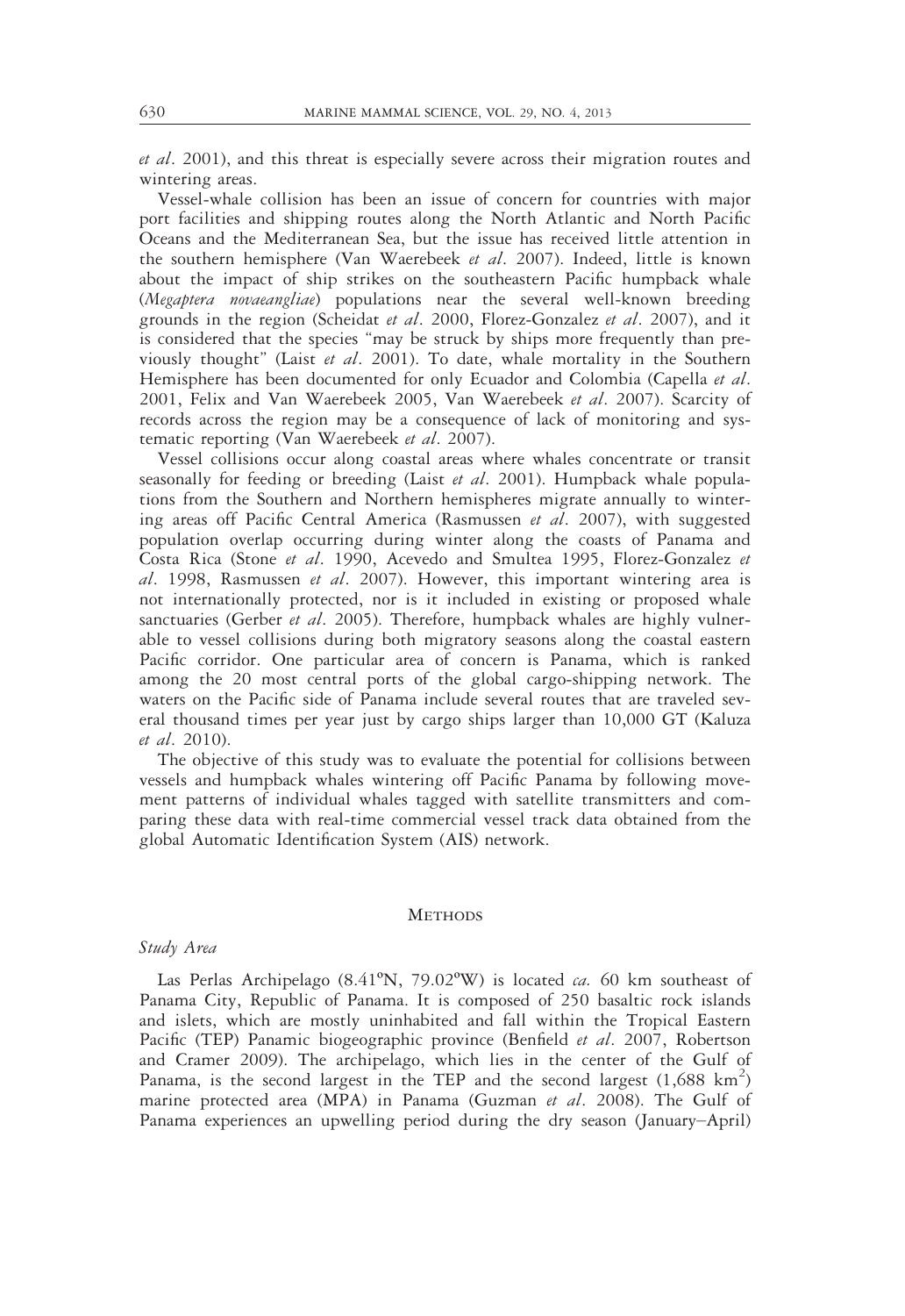that results in low water temperature, plankton blooms, and high marine productivity (D'Croz and O'Dea 2007).

Las Perlas Archipelago, located within the 50 m isobaths with shallow water averaging 15 m depth, has been a natural wintering area for humpback whales mainly from the Southern Hemisphere for centuries. The breeding season generally lasts from June to December, with peaks in whale abundance in August and September. The preliminary estimate of the size of the visiting population across all seasons is over 900 whales, with estimates of 100–300 animals for a single season with 15–20 calves. The high percentage of calves in the population (nearly 20%) is significant if considering that the behaviors of this age class makes them more vulnerable to vessel collisions (sensu Laist et al. 2001). This estimate is based on photo-identification of flukes and dorsal fins taken from 2003 to 2009 (Guzman et al., unpublished data), and may represent an underestimation if considering that the average humpback whale population size estimates are 7,000 and 10,000 for northern and southern Pacific populations, respectively (see Florez-Gonzalez et al. 2007).

#### Whale Data Acquisition

Humpback whales were tagged using real-time satellite transmitters from Wildlife Computers, SPOT5 host version 5.02.1007; model AM-S193C with two AA lithium batteries. Parameters for SPOT5 transmitters included no limitations for time to allow constant transmission. The maximum number of transmissions per day was set at 250, allowing unused transmissions to be used on the next day. For transmissions to reach the satellite when the animal has surfaced, fast and slow repetition rates (seconds) were set by the manufacturer at ranges of 41.5–47.5 s and 86.5–92.5 s, respectively. We used tag-derived positions from Argos location classes 3, 2, 1, 0, A, and B with a range of errors in accuracy estimated between 150 m and 5 km radius for plotting general whale movements (see Zerbini et al. 2006, Hammerschlag et al. 2011). In addition, we tabulated the number of transmissions within each location class to inform us of the loss of transmissions in response to availability of satellites. The more accurate classes  $(1-3)$  require four or more messages received during a satellite pass for the best resolution  $(\leq 150-1,000)$  m).

Factory transmitters consisted of a 2 cm diameter stainless steel tube case, 7.5 cm in length, coupled to a custom-made stainless steel spear with a 3 cm triangular double-edged blade tip containing two pairs of 5 cm barbs placed at 90º to each other (modified from Zerbini et al. 2006). Our tags were nearly 50% shorter than the tags currently used (over 29 cm in length). The longer tags anchor in the muscle and connective tissue (Gales et al. 2009) and we believe can cause more damage to the animal. Total tag weight (transmitter and spear) was 340 g for SPOT5 and 360 g for SPOT5s. We tagged whales from a 5 m long inflatable at a distance of 2–5 m from the whale. Tags were deployed using a modified pneumatic line-thrower (model ARTS, Restech Inc., Bodø, Norway) fitted with a ZOS Universal waterproof and fog-proof  $1 \times 40$  riflescope. The use of the air-powered line thrower provides precision, avoiding the deployment of tags on undesirable or sensitive areas of the body. Air pressure ranged from 10 to 15 bars (10.2–15.3 kg/cm<sup>2</sup>). Before deployment, tags (transmitter and spear) were coupled to a LK-carrier developed by LKARTS-Norway; the carrier consisted of a 50 cm long by 3 cm diameter PVC pipe with three  $19 \times 3.5$  cm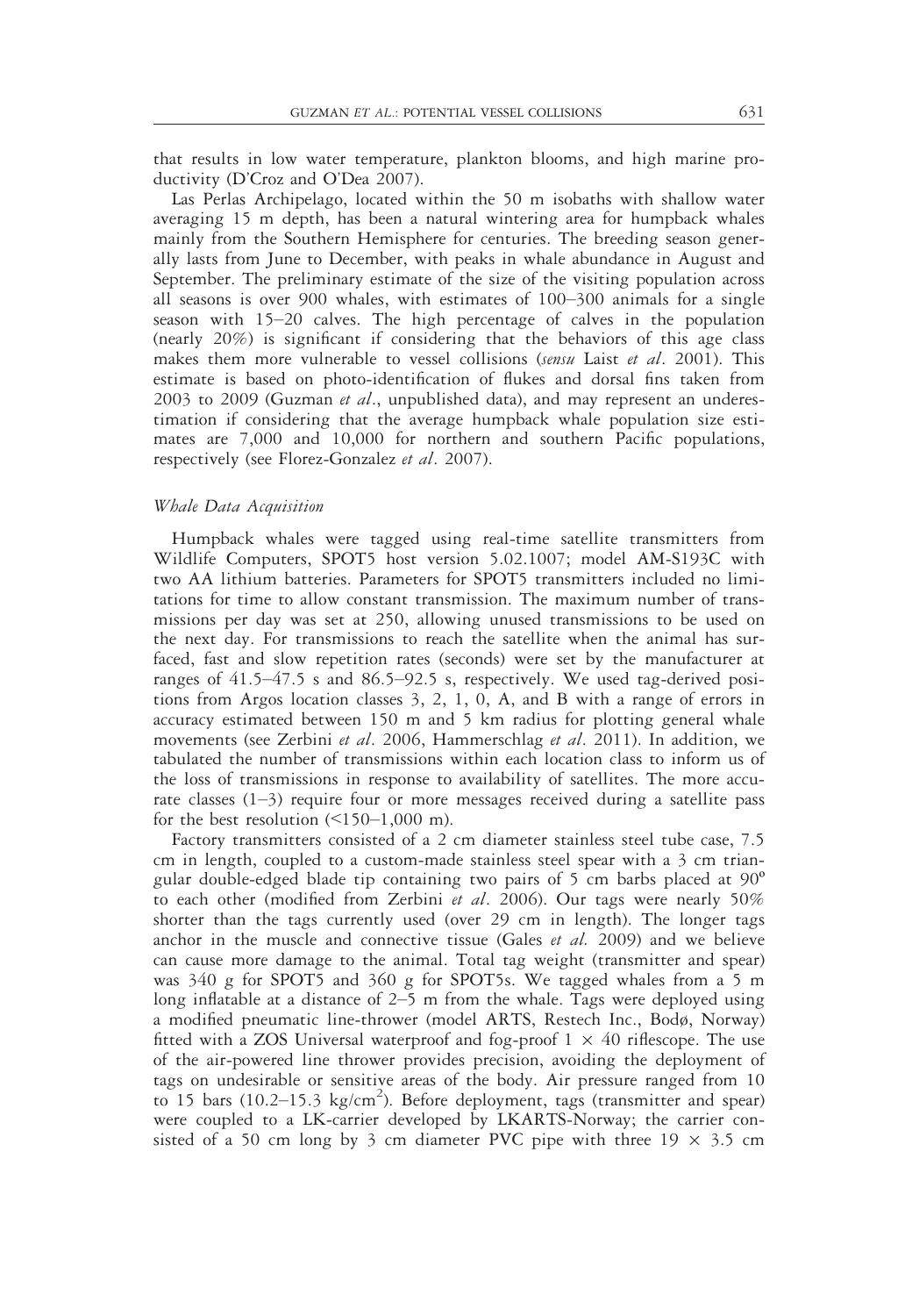plastic fletching vanes in the rear. The transmitters were attached to the whales about 20–40 cm below the dorsal fin, in a thick layer of blubber to minimize potential injury to the animals. The majority of the whales reacted to the sound of the PVC carrier entering the water and not to the dart. We observed four tags detaching after acrobatic jumps by whales and assumed all other tags were detached at the end of the last transmission. In order to reduce infections, spears and tags were soaked with oxytetracycline-polylyxin topical ointment (Terramycin) before deployment. The Animal Care and Use Committee of the Smithsonian Tropical Research Institute approved the procedures.

## Vessel Data Acquisition

Vessel data were acquired from the IHS Fairplay's AISLive network, a global Automatic Identification System (AIS) network used to track ship and vessel movements in real-time using Global Positioning System (GPS). AIS technology is used as a reliable tool for monitoring the effectiveness of restrictions to reduce ship-whale strikes in the United States (Silber and Bettridge 2010) and monitoring speed restrictions (Wiley *et al.* 2011). The system provides continuous shipto-ship and ship-to-shore information including the name and type of vessel and cargo, position points (latitude and longitude), hour, dimensions, speed, heading, *etc*. The position accuracy  $(\pm 10 \text{ m})$  is determined multiple times each minute by continuous GPS-linked updates (Silber and Bettridge 2010). All vessel points detected via AISLive receivers between 7.2º–9.0ºN and 79.8º–77.9ºW in the Gulf of Panama were analyzed from 21 August to 19 September, 2009, which was the peak of the humpback whale breeding season. In total, 49,903 records were obtained, but only 7,630 were used after filtering data fields for speed (<2–  $3$  kn) and latitude coordinates more north of  $8.8^{\circ}N$  because those points were inside a major precautionary area at the entrance of Balboa Harbour, where vessels continue transmitting data via AIS but are actually anchored or being serviced. Vessel records were further filtered by removing local vessels outside the defined study route and small sport fishing crafts, yielding 892 vessels with 7,621 coordinate points that were classified into five ship types for exploratory analyses (Table 1). Location points and speeds from local fishing vessels operating in the Gulf of Panama were obtained *via* the satellite-based global tracking and vessel monitoring system that transmits real-time GPS locations over the Globalstar Simplex data network to the Autoridad de Recursos Acuaticos de Panama-based tracking office (general vessel information, ID and tracks were restricted and not possible to plot).

#### Data Processing and Analyses

Satellite transmission coordinate points from individual whales were plotted against vessel track points (AIS data) regardless of ship type in ArcGIS 10.0 using the ArcMAP Tracking Analyst Tool and Query Builder Dialog Box (ESRI, Redlands, CA) that allows the concatenation of points displaying a subject of features in a map layer and video. Interactions between whales and ships were quantified by defining time (hours and minutes) or daily queries to identify crossing tracks between whales and vessels observed on each individual track video in real time. Whale transmission data were processed using the Satellite Tracking and Analysis Tool (STAT), which allows data filtering and editing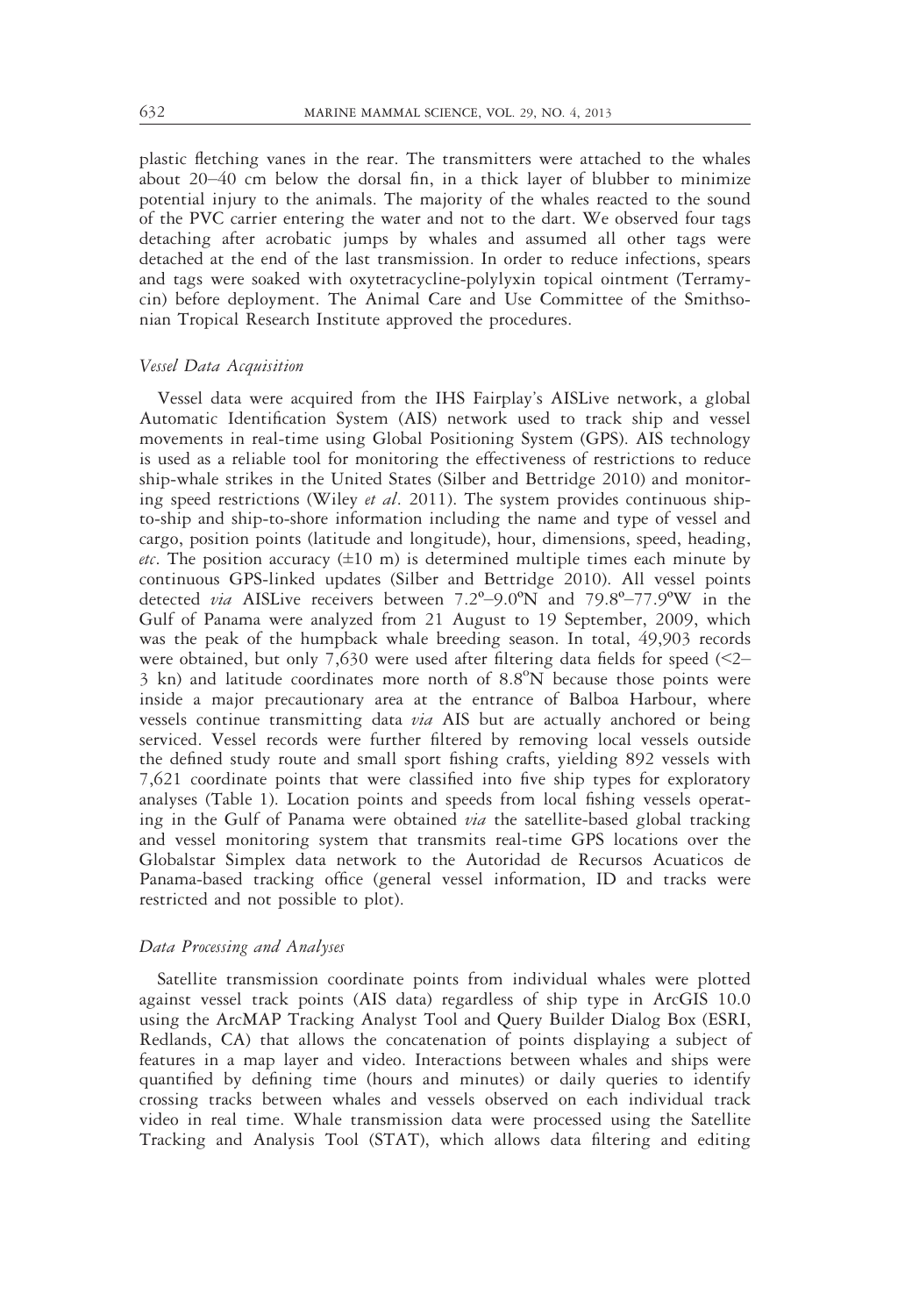| Ship type           | No. ships | No. coordinates |  |  |  |
|---------------------|-----------|-----------------|--|--|--|
| Cargo               | 654       | 4,040           |  |  |  |
| Dredge              |           | 248             |  |  |  |
| N/A <sup>a</sup>    | 31        | 421             |  |  |  |
| Tanker              | 173       | 1,138           |  |  |  |
| Vessel <sup>b</sup> | 33        | 1,774           |  |  |  |
| Fishing (local)     |           | 1,180           |  |  |  |
| Total               | 892       | 8,801           |  |  |  |

Table 1. Ship data summary used for plotting ship tracks from 21 August to 19 September 2009 in the Gulf of Panama, Panama.

<sup>a</sup>Ships not identified or categorized in database.

b Includes sail, fishing (nonlocal), pleasure, military, towing, passenger, and tug vessels.

Argos location classes and the integration of environmental data layers of interest (i.e., bathymetry, transmission quality, speed, and distances) with animal tracking (see Coyne and Godley 2005). Due to the accuracy of the satellite positioning, whale speed data were filtered to a maximum of 30 km/h (see Noad and Cato 2007).

Whale-vessel interactions or "close encounters" were defined as the number of occurrences per elapsed time that an individual whale crosses or passes a vessel track within a distance of 200 m or less. This distance is intermediate between 100 and 300 m considered for several regulations for approaching whales (Corkeron 1995, Stamation et al. 2010) and reports of whale reaction to sound (Watkins 1986). Any transmission relies completely on the capacity of the SPOT5 to monitor the wet/dry sensor of the transmitter to allow sufficient time to transmit; the transmission is initiated when the sensor indicates a dry condition. This condition may be affected by the behavior of the animals.

#### **RESULTS**

Cargo ships constituted the largest number of vessels in the area during the study (73.3%), followed by tankers (19.4%) (Table 1). All plotted tracks delineated four potential routes or axes: three major routes between Azuero Peninsula and Las Perlas Archipelago (A, B, and C) and one (D) directly linked to a dredging vessel with a sand extraction concession located just  $1-3$  km  $(8.23^{\circ}N,$ 79.00ºW) off the southern edge of the MPA (Fig. 1). The widths of vessel traffic routes varied considerably from 8 km to 57 km toward the entrance of the Gulf of Panama (parallel to  $7.5^{\circ}$ N), encompassing an estimated area of 11,669 km<sup>2</sup> of the traffic area (red lines in Fig. 1).

During our study, the tagged humpback whales moved freely within the Gulf of Panama and in particular used Las Perlas Archipelago and surrounding shallow waters during wintering (Fig. 1). Nineteen humpback whales were tagged between 23 and 26 August during the peak of the 2009 wintering season. However, four SPOT transmitters never transmitted. The shortest and longest transmission times were 1 and 24 d, respectively (Table 2). Maximum distance traveled was 2,023 km in 24 d; this whale (No. 16) stayed in the vessel–whale interaction area for nearly 20 d and reached  $4^{\circ}$ N near Malpelo Island within 2 d.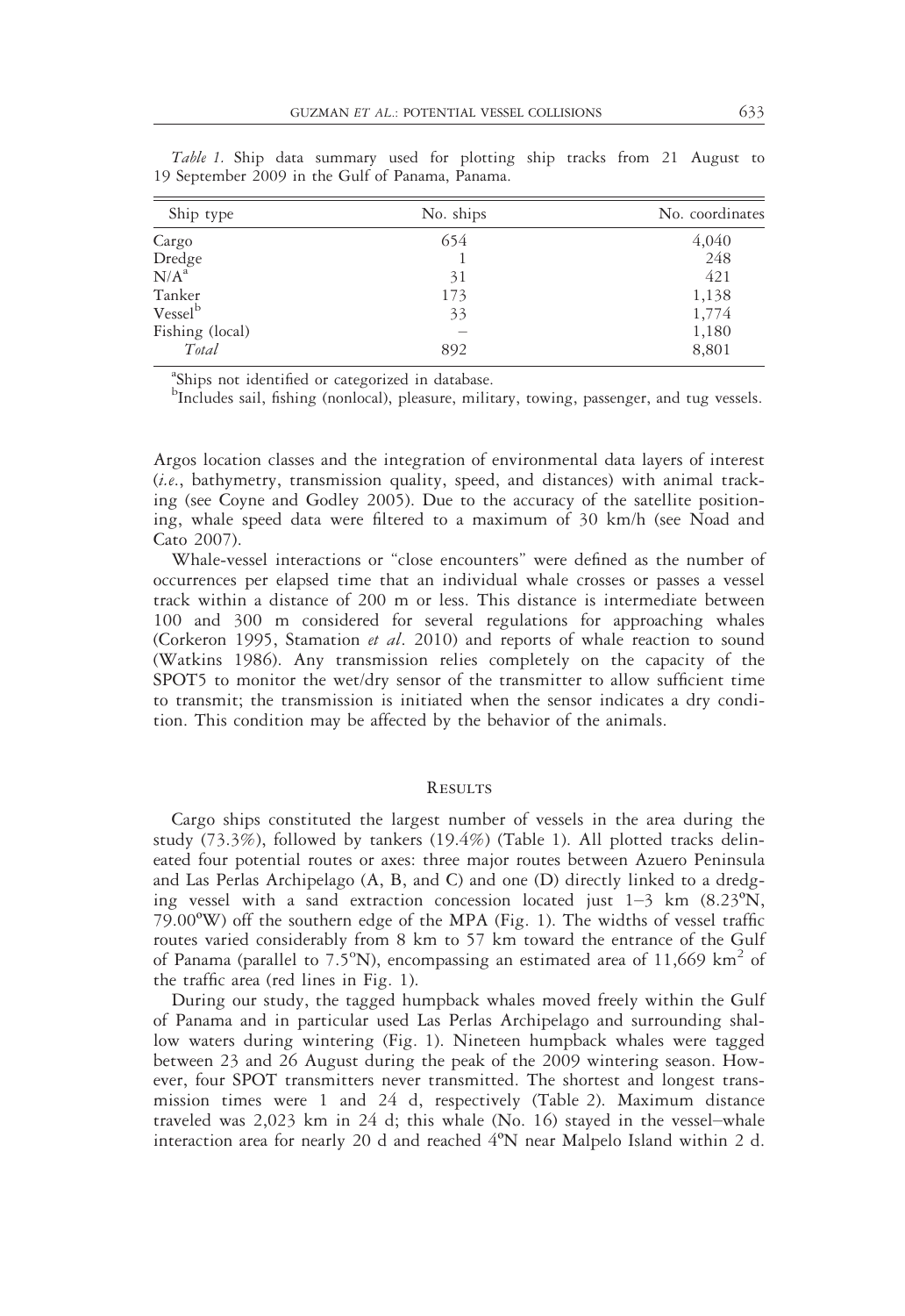

Figure 1. AIS traffic tracks of 892 vessels (red lines) entering or leaving the Gulf of Panama from 21 August to 19 September 2009 plotted against tracks of 12 individual humpback whales (Megaptera novaeangliae) tagged between August 21 and 26, 2009 in Las Perlas Archipelago, Pacific Panama. Tracks for whales with less than 50 km of distance traveled ( $n = 3$ ) were not plotted. Four potential existing routes indicated as  $A-D$ and local fishing vessels indicated as black dots.

| No.            | <b>PTT</b> | Tagged date | Transmission days | Distance traveled (km) |
|----------------|------------|-------------|-------------------|------------------------|
| $\mathbf{1}$   | 87721      | 27          | 22                | 1,039                  |
| $\overline{2}$ | 87722      | 25          | 1                 | 17                     |
| $\mathfrak{Z}$ | 87723      | 25          | 11                | 2,001                  |
| 4              | 87724      | 25          | $\Omega$          | N.D.                   |
| 5              | 87725      | 26          | 7                 | 1,228                  |
| 6              | 87726      | 25          | 2                 | 326                    |
| 7              | 87727      | 25          | 1                 | 36                     |
| 8              | 87730      | 27          | $\Omega$          | N.D.                   |
| 9              | 87731      | 25          | 1                 | 71                     |
| 10             | 87734      | 26          | 8                 | 823                    |
| 11             | 87735      | 25          | $\Omega$          | N.D.                   |
| 12             | 87736      | 26          | 8                 | 471                    |
| 13             | 87737      | 25          | $\Omega$          | N.D.                   |
| 14             | 87738      | 25          | 11                | 1,180                  |
| 15             | 87739      | 23          | 6                 | 184                    |
| 16             | 87740      | 26          | 24                | 2,023                  |
| 17             | 87741      | 27          | 17                | 680                    |
| 18             | 87742      | 23          | 7                 | 271                    |
| 19             | 87743      | 23          | 13                | 740                    |

Table 2. Summary of data from SPOT satellite transmitters for humpback whales (Megaptera novaeangliae) tagged during August 2009 in Las Perlas Archipelago, Panama.

Three other humpback whales traveled as far as Buenaventura, Colombia (3ºN), visiting other known breeding areas within days (sensu Stevick et al. 2011) while staying within an average maximum distance of 63.5 km (range 11–199 km)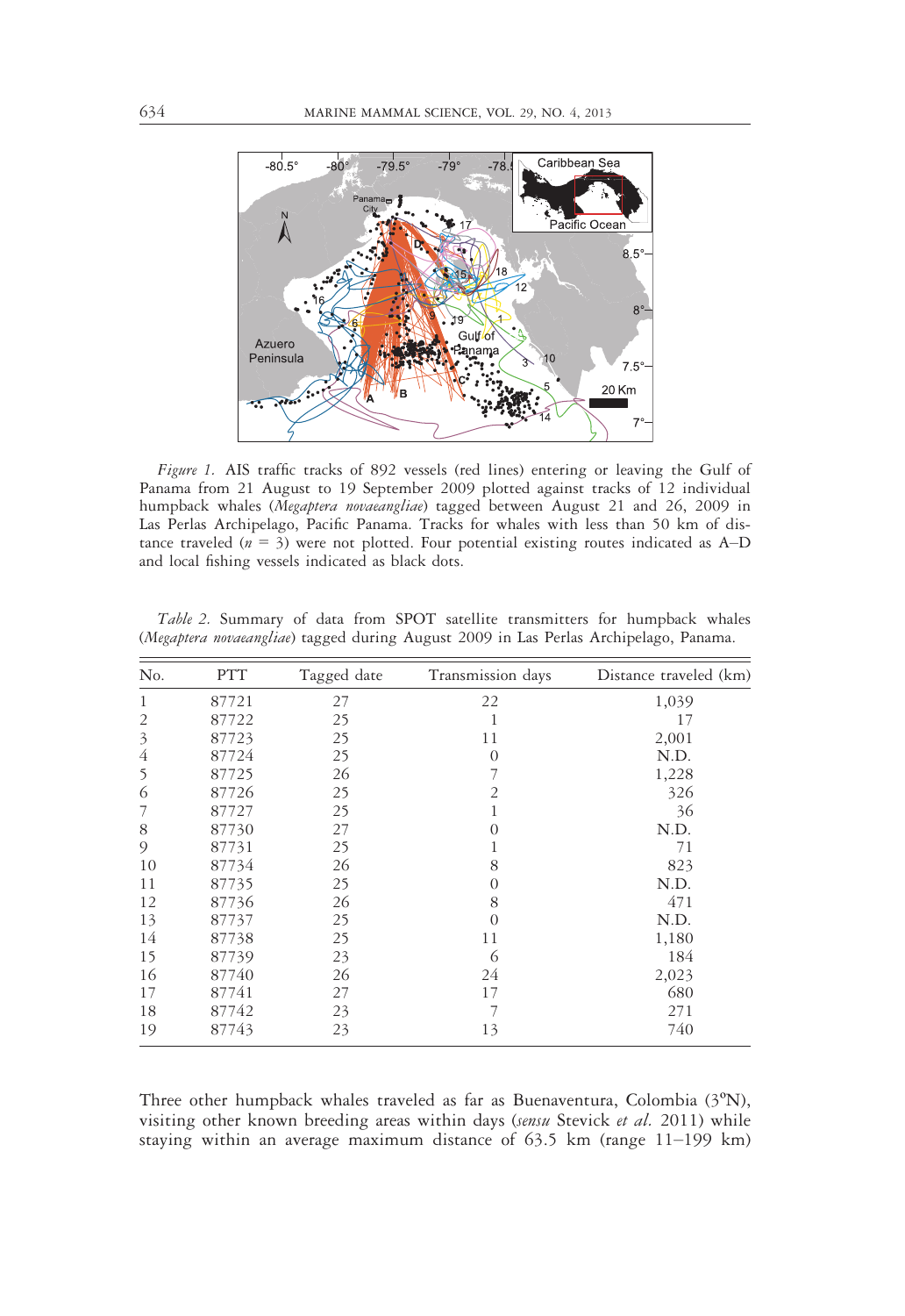from the mainland: individual No. 5 traveled 1,228 km in 7 d, No. 10 traveled 823 km in 8 d, and No. 14 traveled 1,180 km in 11 d (Table 2). The latest one (No. 14) passed westward across the gulf towards Azuero Peninsula for several days before heading south. The remaining whales (73%) never left the Gulf of Panama during the study period (Fig. 1).

Overlaying the real-time video of whale coordinates over vessel tracks showed that whales were normally in the path of many vessels that were moving at cruising speed and using the same space inside the observed traffic tracks of ca.  $11,669$  km<sup>2</sup> (Fig. 1). Along route D, all whales interacted with a vessel (beam 22 m, length 121 m, draft 6.3 m), which used the MPA several times a day as shortcut and at a maximum speed of 15 kn. The area encompassing routes A, B, and C between parallels 8.8ºN and 7.5ºN was used by 33% of the whales during the study period (Fig. 1). Fishing vessels moved nearly everywhere in the Gulf of Panama (Fig. 1).

A detailed analysis of AIS vessel data and whale satellite tracks showed that 53% of whales had close encounters with a ship. Among these whales, we measured 98 interactions within the 200 m radius involving 81 different vessels in 11 d (Fig. 2, Table 3). Those 81 vessels represented 9.2% of the total



Figure 2. Tracks of 81 vessels and the spatial distribution of the 97 interactions with eight different whales (see Table 3) plotted over the suggested two-way Traffic Separation Scheme for ship routing of  $ca$ . 120 km (65 nmi) between parallels 8.8°N and 7.0ºN in the Gulf of Panama, Panama. Each dot represent an interaction and each color an individual whale.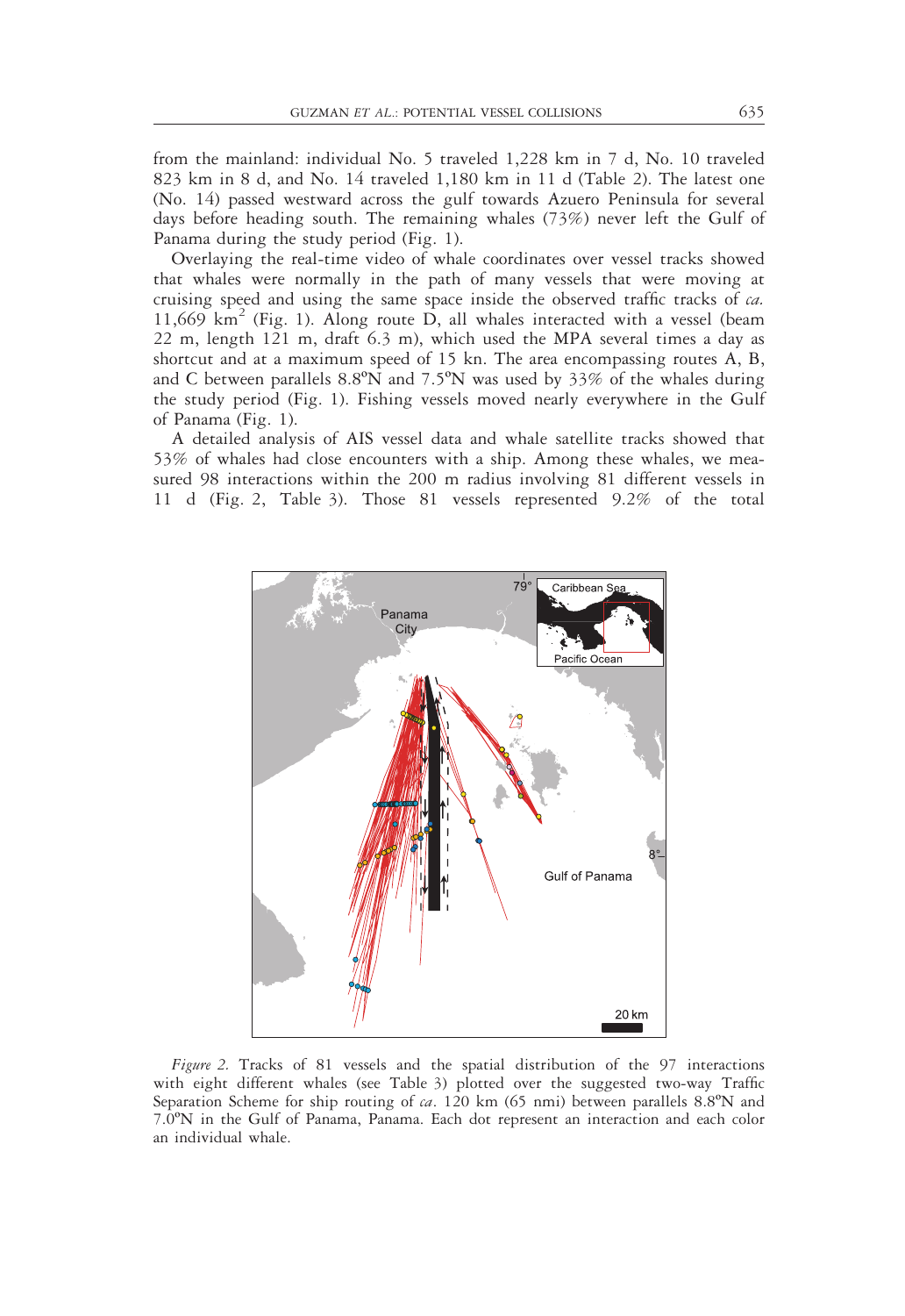| Whale PTT | Date         | Vessels        | Time  | Distance (km) |
|-----------|--------------|----------------|-------|---------------|
| 87726     | 26 August    | 13             | 8:20  | 39.8          |
| 87726     | 26 August    | 2              | 2:52  | 0.37          |
| 87738     | 26 August    | 5              | 2:43  | 15.87         |
| 87738     | 26 August    | 2              | 1:33  | 0.5           |
| 87736     | 26 August    | 1              | 4:44  | 27.4          |
| 87740     | 26 August    | 1              | 1:32  | 8.7           |
| 87743     | 28 August    |                | 11:00 | 16.3          |
| 87739     | 29 August    | 1              | 0:09  | 0.16          |
| 87740     | 30 August    |                | 0:54  | 26.7          |
| 87740     | 30 August    | 37             | 3:27  | 20.6          |
| 87741     | 2 September  | $\overline{2}$ | 1:08  | 29.8          |
| 87741     | 5 September  |                | 7:10  | 5.2           |
| 87721     | 7 September  |                | 6:08  | 17.7          |
| 87741     | 8 September  |                | 6:40  | 36.9          |
| 87741     | 9 September  | 22             | 4:10  | 17.2          |
| 87741     | 9 September  | 1              | 3:10  | 11.6          |
| 87740     | 11 September | 5              | 4:02  | 8.9           |
| 87740     | 12 September | 1              | 6:37  | 8.8           |

Table 3. Number of different vessels that a whale came within 200 m and the amount of time (number of hours and minutes) taken to travel the indicated distance in a particular date, in the Gulf of Panama, Panama.

(see Table 1). Daily interactions ranged from 1 to 38 vessels for individual whales for the same period, with one whale  $(87740)$  experiencing 45 encounters in 4 d (Table 3). Those encounters occurred during highly variable time frames from nearly 10 min to 11 h and overall distances of 0.5 km to nearly 40 km (Table 3). These results suggest that whale behavior is highly variable once they enter the traffic area. Indeed, whale 87726 traveled 0.37 km in 2:52 h with two potential interactions while whale 87738 did 15.87 km in a similar time frame and had five interactions (Table 3). One whale (87740) covered a distance of 20 km in more than 3 h and had 37 interactions with vessels while another (87739) had only one interaction in the shortest distance and period recorded. Additionally, the 97 close encounters involved 68% cargo and 28% tanker vessels. Mean characteristics (and ranges) of cargo vessels, were length 186.6 m (99–317), beam 27 m (14–42) m, draft 8.9 m (5.5–12.4), and speed 15.8 kn (9.4–22.6), while those of tanker vessels were 159.7 m (121–229), 26.4 m (20–32), 8.3 m (5.5– 11.9), and 13 kn (7–15.8), respectively. Only 1% of encounters included passenger cruisers at mean speeds of 10.9 kn.

Total number of transmissions for all location classes varied among the whales from 10 to 114 with a noticeable reduction in number for the three most accurate classes (Table 4). These results illustrate not only the limitation imposed by the satellite technology but also the behavior of the whales.

Humpback whale maximum speeds averaged 11.2 kn (range 2.2–16.2 kn). In contrast, all cargo and tanker vessels reached maximum speeds in route inside the Gulf of Panama (Fig. 3); tankers averaged 15 kn and cargo ships 17 kn (with maximums >22 kn). Similar speeds were attained at the entrance of the Gulf of Panama by vessels moving to the north. Mean speed recorded for fishing vessels was  $3.8$  kn, with maximums  $>8.7$  kn (Fig. 3).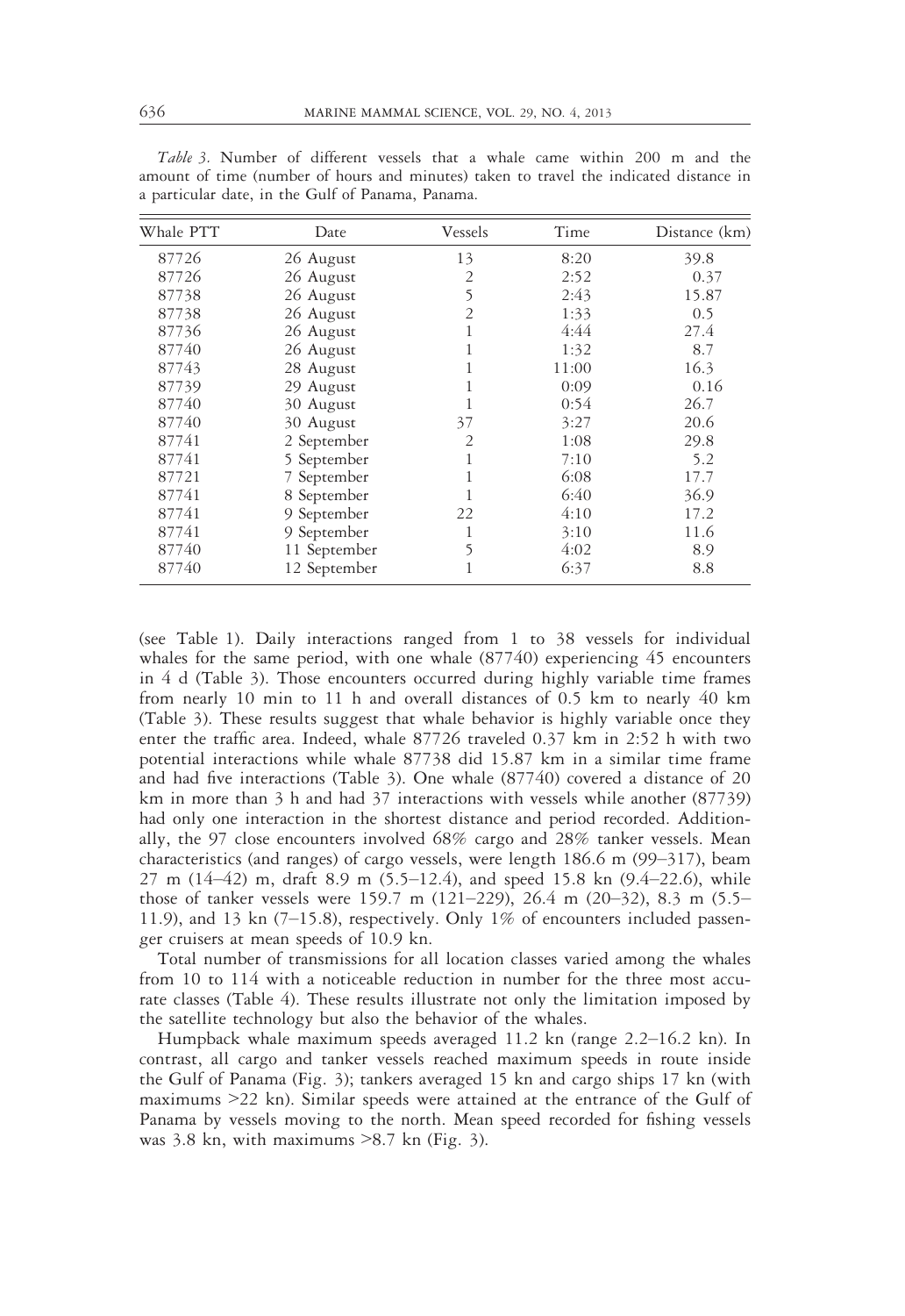| Whale      | Daily     |             |            | Daily        | Location classes |                |                |          |    |          |
|------------|-----------|-------------|------------|--------------|------------------|----------------|----------------|----------|----|----------|
| <b>PTT</b> | Total all | average all | Total best | average best | $\Omega$         |                | 2              | 3        | A  | B        |
| 87721      | 88        | 4.0         | 27         | 1.2          | 5                | 15             | $\circ$        | 3        | 23 | 33       |
| 87723      | 105       | 9.5         | 13         | 1.2          | 6                | 8              | 4              |          | 34 | 52       |
| 87725      | 75        | 10.7        | 31         | 4.4          | 12               | 8              | 4              | 19       | 31 | 1        |
| 87726      | 19        | 9.5         | 4          | 2.0          | 3                | 4              | $\Omega$       | $\Omega$ | 4  | 8        |
| 87727      | 22        | 22.0        | 6          | 6.0          | 2                | $\theta$       |                | 5        | 7  |          |
| 87731      | 10        | 10.0        |            | 1.0          | 1                |                | $\Omega$       | $\Omega$ | 3  | 5        |
| 87734      | 45        | 5.6         | 16         | 2.0          | 3                | 5              | 10             |          | 10 | 16       |
| 87736      | 23        | 2.8         | 2          | 0.2          | 1                |                | $\Omega$       |          | 5  | 15       |
| 87738      | 65        | 5.9         | 4          | 0.3          | 1                | 3              |                | $\Omega$ | 18 | 42       |
| 87739      | 24        | 4.0         | 6          | 1.0          | $\Omega$         | 4              |                |          | 5  | 13       |
| 87740      | 114       | 4.7         | 11         | 0.5          | 2                | 8              | 3              | $\Omega$ | 18 | 83       |
| 87741      | 49        | 2.8         | 3          | 0.2          | 1                | 3              | $\Omega$       | $\Omega$ | 12 | 33       |
| 87742      | 28        | 4.0         | 9          | 1.3          | 5                | $\overline{2}$ | $\Omega$       |          | 14 | $\Omega$ |
| 87743      | 39        | 3.0         | 2          | 0.2          | 1                | $\theta$       | $\overline{2}$ | $\Omega$ | 8  | 28       |

Table 4. Total and daily average number of transmissions for all (0-1-2-3-A-B) and best (1–3) quality location classes.

#### **DISCUSSION**

Humpback whales from both the Northern and Southern Hemispheres are common in the tropical eastern Pacific during the wintering season. Each year over the course of nearly seven months, hundreds of whales arrive in tropical Central and South America, but only recently has attention been focused on documenting mortality that occurs during regional migration (Florez-Gonzalez et al. 2007, Van Waerebeek et al. 2007). Humpback whales are the second most species affected by vessel collision (Laist et al. 2001, Jensen and Silber 2004, Van Waerebeek et al. 2007).

Panama has a long maritime history and currently is among the 20 most transited areas of the world (Kaluza et al. 2010), and transit is expected to increase in the near future including post-Panamax vessels 366 m long, 49 m beam, and 15 m draft. Currently, the country has not implemented traffic separation schemes (TSS) for routing vessels (sensu IMO 2010) while ca. 17,000 commercial vessels transits the Gulf of Panama annually including an average of 14,500 vessels only transiting the Panama Canal. However, it was only recently that Panama started gathering information about cetacean mortality, recording 13 deaths between 2009 and May 2011, mostly humpback whales (Autoridad de Recursos Acuaticos de Panama, unpublished data). This is likely a highly underestimated number, especially considering that a functional stranding network is not in place and the causes of death are difficult to obtain. The present study suggests that the range of movements of humpback whales in the Gulf of Panama at the peak of the wintering season coincides with major commercial maritime routes. In addition, industrial and artisanal fishing vessels (trawler, longliner, seine-net, etc.) constantly were observed navigating the northern, southern, and eastern bounds of the Gulf of Panama though at lower speeds.

The number of potential whale–vessel encounters reported here (98 vessel interactions in 11 d for eight whales) is restricted to our spatial-temporal scale of the analyses and represents an underestimation because of limitations imposed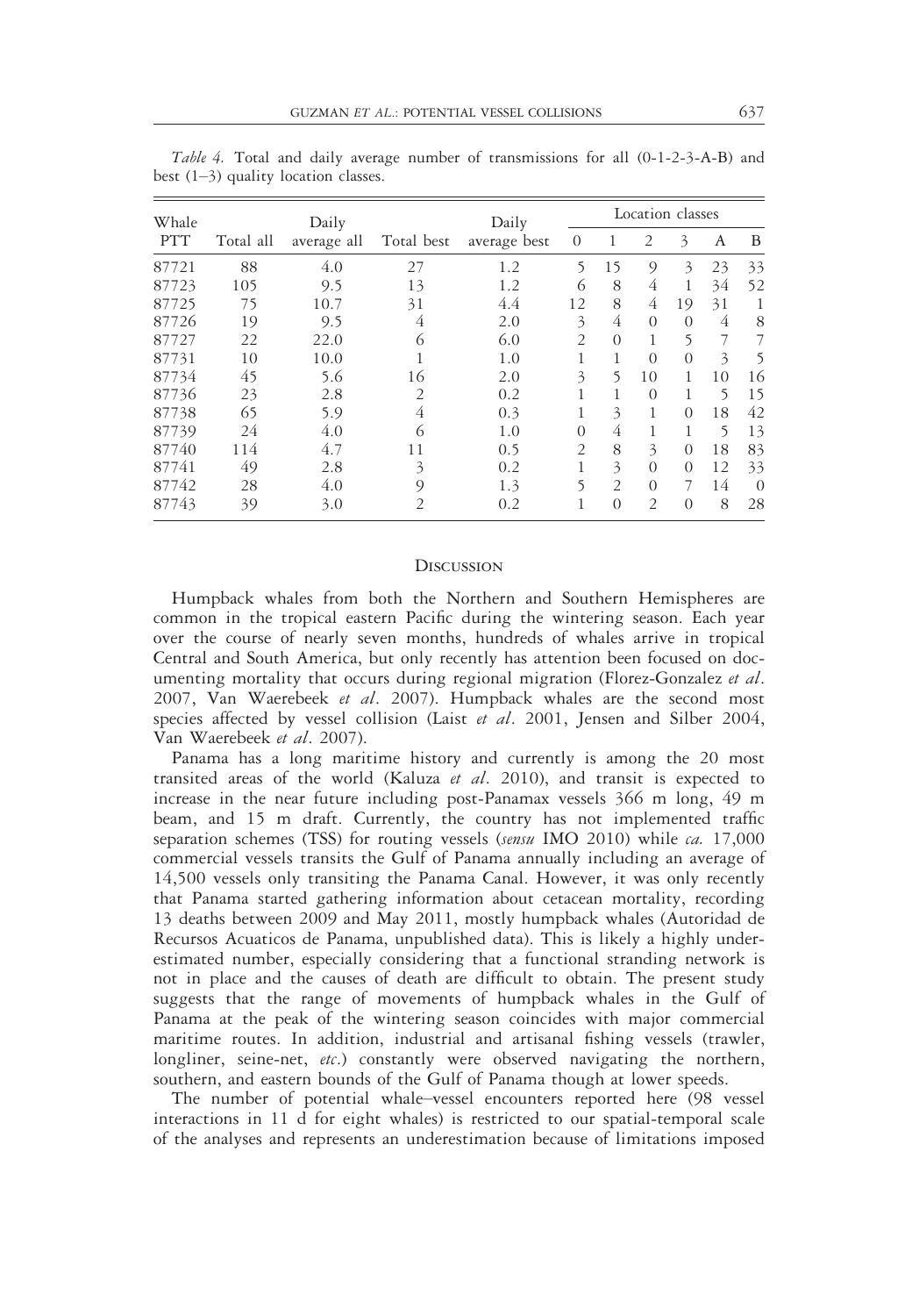

Figure 3. Unfiltered data for vessel speed of six ship types plotted against latitudinal tracks from 21 August to 19 September 2009 in the Gulf of Panama, Panama.

by the days of transmissions, total number of tagged animals and number, quality and accuracy of transmissions. It is essential to note that the accuracy of locations based on satellite tracking highly depends on the quality of the transmissions and hence the behavior of the whale while moving (swim speed and path directness) and surfacing (breathing and social interactions), including the response to stimuli from human activities like previous exposure to ships, noise and certainly the proximity to vessels, as well as the age composition of the pods (Stevick 1999, Felix 2004, Scheidat et al. 2004, Stamation et al. 2010). This is the case for humpback whales that surface hundreds of times without producing a good satellite transmission and do not have straightforward movements or constant speed. Nevertheless, the spatial-temporal scale of our analyses clearly indicates a potential threat to 53% of monitored humpback whales. This information can be used to consider the implementation of local regulations to avoid or reduce vessel collision with whales, particularly during the Southern Hemisphere migration, in accordance with the International Maritime Organization (IMO) and the International Whaling Commission (IWC), which consider the reduction of ship strikes of whales a priority.

Vessels require long distances to slow their speed and avoid collisions; in particular, large traditional hull vessels require thousands of meters to alter their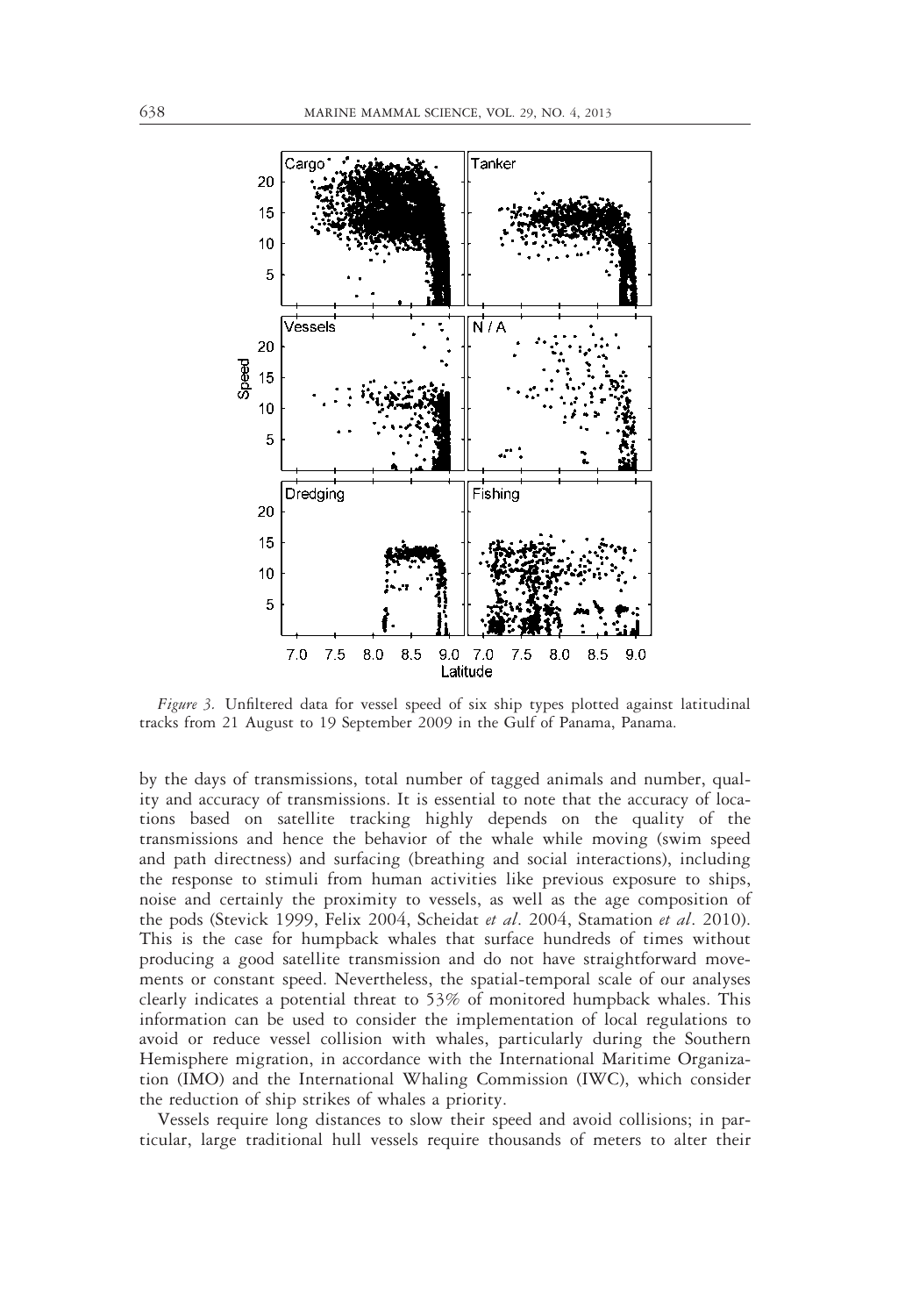course in most sea conditions (Silber et al. 2009). Most lethal or severe injuries to whales involve vessels traveling at 14 kn or faster; rarely do injuries occur at vessel speeds below 10 kn (Laist et al. 2001, Vanderlaan and Taggart 2007). Thus, a 10 kn or slower speed restriction has been implemented along the Atlantic coast of the United States (extending 20 mi out from major ports) for vessels 65 ft or larger to protect North Atlantic right whales during the migratory season. Countries such as Brazil, Canada, Chile, France, New Zealand, Spain, and the United States have implemented actions and are evaluating the possibility of modifying shipping routes and vessel speeds (IWC 2010).

Ship surveillance systems need to be integrated for improving detectability and tracking in highly transited areas and should consider the joint use of SAR (Synthetic Aperture Radar) and AIS (Lehner et al. 2009). We recommend gathering all data based on radar and satellite coordinates for vessels, regardless of size and tonnage, to develop regional realistic shipping routing maps along a minimum 50 km (27 nmi) wide free maritime corridor parallel to the Central American and South American coastline and to evaluate potential temporal changes to existing routes by implementing Traffic Separation Schemes (sensu IMO 2010) for approaching major ports during the wintering season of humpback whales (in particular during the migration from the southern hemisphere). Voyage planning and information provided in advance by regional or local authorities can be used to anticipate potential whale interaction along these routes (Silber *et al.* 2009). In addition, Panama should consider, for example, establishing a two-way Traffic Separation Scheme (TSS) for ship routing of  $ca$ . 120 km (65 nmi) between parallels 8.8ºN and 7.0ºN, with each traffic lane being 2 nmi wide, separated by 3 nmi (Fig. 2, sensu IMO 2010). By implementing a TSS in the Gulf of Panama, the vessel traffic area will be reduced by 92.9%; the suggested ship routing (only the traffic lanes) covers an area of  $ca. 829.4 \text{ km}^2$  compared to current nonrouting scheme of  $ca$ . 11,669 km<sup>2</sup>. Consequently, the chance of whale-vessel collisions would be reduced by 94.8% (i.e., with only five interactions detected inside the TSS) based on our analyses (see Fig. 2).

A speed reduction is considered a reasonable policy to reduce threats of ship strikes (sensu Silber et al. 2010, Wiley et al. 2011). A maximum vessel speed can be seasonally restricted to 10 kn for ships navigating north or south between parallels 8.2 $\mathrm{°N}$  and 8.8 $\mathrm{°N}$  inside the Gulf of Panama for a distance of *ca*. 66 km or 35.5 nmi (only 55% of TSS), at least between August and December. A vessel cruising at typical speeds of  $15-20$  kn requires *ca.*  $2:22:12-1:43:47$  h to transit the seasonal 35.5 nmi TSS, whereas at 10 kn it would require  $ca$ . 3:33:36 h. Consequently, local maritime authorities would have to consider transit times and schedule reliability, which are two issues critical for designing impeccable liner services (Notteboom 2006), but also maritime economics related to seasonal shipping cycles (sensu Stopford 2009), waiting time, delays, maritime passages, port characteristics, and regional interconnectivity (Notteboom 2006, Wilmsmeier et al. 2006). Certainly, it is necessary to develop an international management strategy to reduce collisions (sensu Elvin and Taggart 2008).

# **ACKNOWLEDGMENTS**

We thank Fundacion MarViva, M. Limchin, and A. Aparicio for providing all of the necessary logistics and field support and J. J. Capella for advise on designing and testing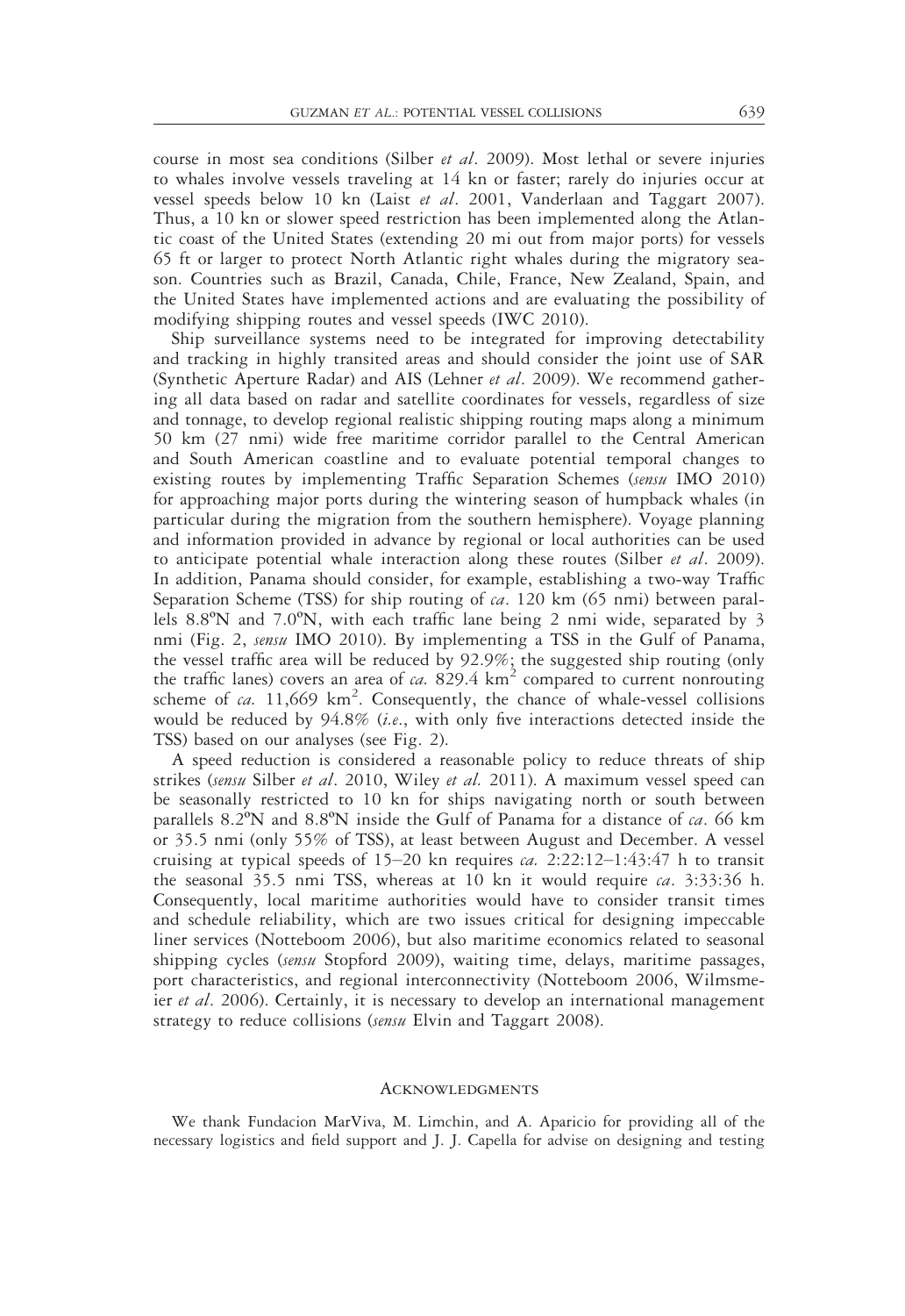the equipment. We thank R. Veale from IHS, Inc. for providing access with limited rights to vessel tracking coordinates. We thank A. S. Friedlander and two anonymous reviewers for valuable comments to early versions of the manuscript. We thank F. Jaen from the Panama Canal Authority for guiding and designing the traffic separation scheme. We thank the Autoridad de Recursos Acuaticos de Panama (ARAP) for providing fishing vessel locations and L. Trejos for providing whale stranding records. We thank the SEATURTLE Organization and the Marine Research Turtle Group for the permission to use the Satellite Tracking and Analysis Tool program. This study was sponsored by the Secretaria Nacional de Ciencia y Tecnologia de Panama (SENACYT), the Smithsonian Tropical Research Institute, the International Community Foundation, and the Fundacion MarViva. This study was conducted under permits issued by the Government of Panama and the Institutional Animal Care and Use Committee of the Smithsonian Tropical Research Institute.

# LITERATURE CITED

- Acevedo, A., and M. A. Smultea. 1995. First records of humpback whales including calves at Golfo Dulce and Isla del Coco, Costa Rica, suggesting geographical overlap of northern and southern hemisphere populations. Marine Mammal Science 11:554–560.
- Benfield, S. L., H. M. Guzman, J. M. Mair and J. A. T. Young. 2007. Mapping the distribution of coral reefs and associated sublittoral habitats in Pacific Panama: A comparison of optical satellite sensors and classification methodologies. International Journal of Remote Sensing 28:5047–5070.
- Capella, J., L. Flórez-González and P. Falk. 2001. Mortality and anthropogenic harassment of humpback whales along the Pacific coast of Colombia. Memoirs of the Queensland Museum 47:547–553.
- Corkeron, P. J. 1995. Humpback whales (Megaptera novaeangliae) in Hervey Bay, Queensland: Behaviour and responses to whale-watching vessels. Canadian Journal of Zoology 73:1290–1299.
- Coyne, M. S., and B. J. Godley. 2005. Satellite Tracking and Analysis Tool (STAT): An integrated system for archiving, analyzing and mapping animal tracking data. Marine Ecology Progress Series 301:1–7.
- D'Croz, L., and A. O'Dea. 2007. Variability in upwelling along the Pacific shelf of Panama and implications for the distribution of nutrients and chlorophyll. Estuarine, Coastal and Shelf Science 73:325–340.
- Douglas, A. B., J. Calambokidis, S. Raverty, S. J. Jeffries, D. M. Lambourn and S. A. Norman. 2008. Incidence of ship strikes of large whales in Washington State. Journal of the Marine Biological Association of the U.K. 88:1121–1132.
- Elvin, S. S., and C. T. Taggart. 2008. Right whales and vessels in Canadian waters. Marine Policy 32:379–386.
- Felix, F. 2004. Assessment of the level of surface activity in humpback whales during breeding season. Latin American Journal of Aquatic Mammals 3:25–36.
- Félix, F., and K. Van Waerebeek. 2005. Whale mortality from ship strikes in Ecuador and West Africa. Latin American Journal of Aquatic Mammals 4:55–60.
- Florez-Gonzalez, L., J. Capella, B. Haase, G. Bravo, F. Felix and T. Gerrodette. 1998. Changes in winter destinations and the northernmost record of southeastern Pacific humpback whales. Marine Mammal Science 14:189–196.
- Florez-Gonzalez, L., I. Avila and J. Capella, et al. 2007. Estrategia para la conservación de la ballena jorobada del Pacífico sudeste. Lineamientos para un plan de acción regional e iniciativas nacionales. Fundación Yubarta, Cali, Colombia.
- Gales, N., M. C. Double and S. Robinson, et al. 2009. Satellite tracking of southbound East Australian humpback whales (Megaptera novaeangliae): Challenging the feast or famine model for migrating whales. IWC Paper SC/61/SH17:12.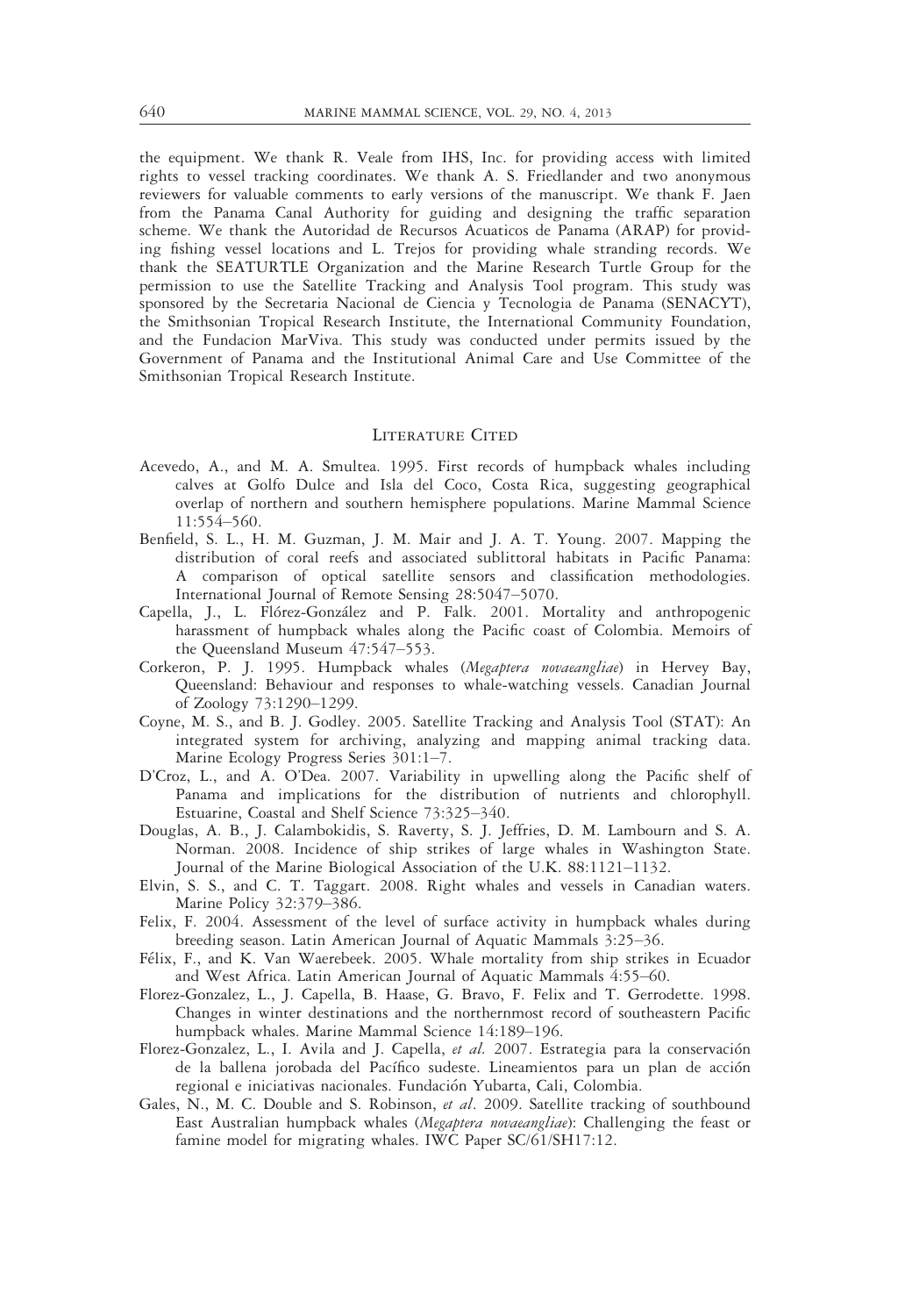- Gerber, L. R., K. D. Hyrenbach and M. A. Zacharias. 2005. Do the largest protected areas conserve whales or whalers? Science 307:525–526.
- Guzman, H. M., S. Benfield, O. Breedy and J. M. Mair. 2008. Broadening reef conservation across the Tropical Eastern Pacific Seascape: Distribution and diversity of reefs in Las Perlas Archipelago, Panama. Environmental Conservation 35:1–9.
- Hammerschlag, N., A. J. Gallagher and D. M. Lazarre. 2011. A review of shark satellite studies. Journal of Experimental Marine Biology and Ecology 398:1–8.
- IMO (International Maritime Organization). 2010. Ships' routeing. 10th edition. CPI Books Limited, London, U.K.
- IWC (International Whaling Commission). 2010. Chair's Report of the 62th Annual Meeting International Whaling Commission, Agadir, Morocco.
- Jensen, A. S., and G. K. Silber. 2004. Large whale ship strike database. U.S. Department of Commerce, NOAA Technical Memorandum NMFS-OPR-25. 37 pp.
- Kaluza, P., A. Kölzsch, M. T. Gastner and B. Blasius. 2010. The complex network of global cargo ship movements. Journal of the Royal Society Interface 7:1093–1103.
- Laist, D. W., A. R. Knowlton, J. G. Mead, A. S. Collet and M. Podesta. 2001. Collisions between ships and whales. Marine Mammal Science 17:35–75.
- Lehner, S., S. Brusch and Th. Fritz. 2009. Ship surveillance by joint use of SAR and AIS. Oceans 209-Europe:1–5.
- Noad, M. J., and D. H. Cato. 2007. Swimming speeds of singing and non-singing humpback whales during migration. Marine Mammal Science 23:481–495.
- Notteboom, T. E. 2006. The time factor in liner shipping. Maritime Economics and Logistics 8:19–39.
- Panigada, S., G. Pesante, M. Zanardelli, F. Capoulade, A. Gannier and M. T. Weinrich. 2006. Mediterranean fin whales at risk from fatal ship strikes. Marine Pollution Bulletin 52:1287–1298.
- Rasmussen, K., D. M. Palacios, J. Calambokidis, et al. 2007. Southern Hemisphere humpback whales wintering off Central America: Insights from water temperature into the longest mammalian migration. Biology Letters 3:302–305.
- Robertson, D. R., and K. Cramer. 2009. Shore fishes and biogeographic subdivisions of the Tropical Eastern Pacific. Marine Ecology Progress Series 380:1–17.
- Scheidat, M., C. Castro, J. Denkinger, J. González and D. Adelung. 2000. A breeding area for humpback whales (Megaptera novaeangliae) of Ecuador. Journal of Cetacean Research and Management 2:165–171.
- Scheidat, M., C. Castro, J. González and R. Williams. 2004. Behavioral responses of humpback whales to whalewatching boats near Isla de la Plata, Machalilla National Park, Ecuador. Journal of Cetacean Research and Management 6:63–68.
- Silber, G. K., and S. Bettridge. 2010. Vessel operations in right whale protection areas in 2009. U.S. Department of Commerce, NOAA Technical Memorandum NMFS-OPR-44. 44 pp.
- Silber, G. K., S. Bettridge and D. Cottingham. 2009. Report of a workshop to identify and assess technologies to reduce ship strikes of large whales. U.S. Department of Commerce, NOAA Technical Memorandum NMFS-OPR-42. 55 pp.
- Silber, G. K., J. Slutsky and S. Bettridge. 2010. The hydrodynamics of a ship/whale collision. Journal of Experimental Marine Biology and Ecology 391:10–19.
- Stamation, K. A., D. V. Croft, P. D. Shaughnessy, K. A. Waples and S. V. Briggs. 2010. Behavioral responses of humpback whales (Megaptera novaeangliae) to whalewatching vessels on the southeastern coast of Australia. Marine Mammal Science 26:98–122.
- Stevick, P. T. 1999. Age-length relationships in humpback whales: A comparison of strandings in the western North Atlantic with commercial catches. Marine Mammal Science 15:725–737.